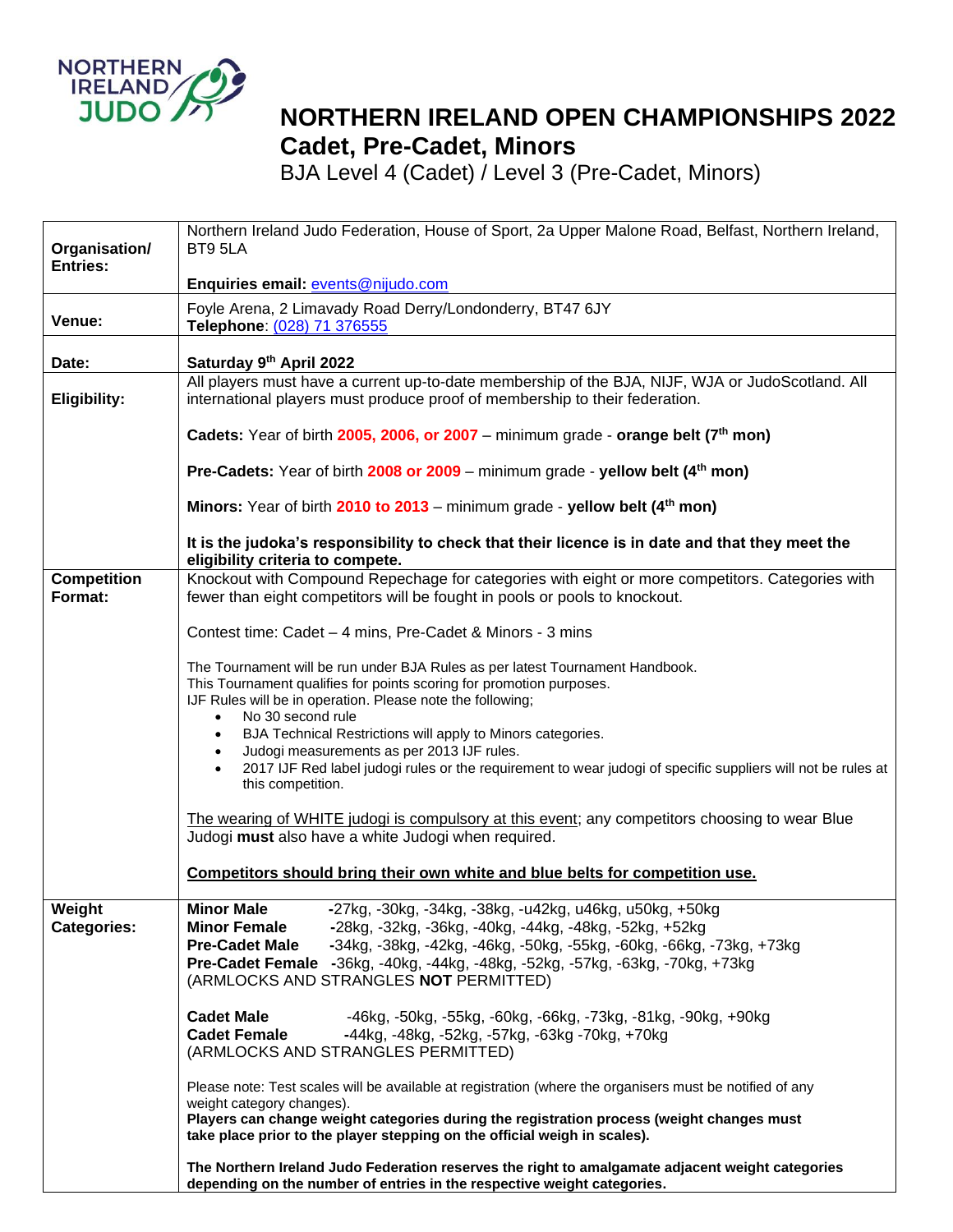

## **NORTHERN IRELAND OPEN CHAMPIONSHIPS 2022 Cadet, Pre-Cadet, Minors**

BJA Level 4 (Cadet) / Level 3 (Pre-Cadet, Minors)

|                                            | The official weigh-in will take place on Saturday 09th April 2022                                                                                                                                                       |
|--------------------------------------------|-------------------------------------------------------------------------------------------------------------------------------------------------------------------------------------------------------------------------|
| <b>Registration and</b><br>Weigh-In:       | Cadet Male - 08:15am - 08.45am                                                                                                                                                                                          |
|                                            | Cadet Female $-09.00am - 09.30am$                                                                                                                                                                                       |
|                                            | All Minors - 11:00am - 11:30am                                                                                                                                                                                          |
|                                            | All Pre-Cadets - 12noon - 12.30pm                                                                                                                                                                                       |
|                                            | All competitors MUST bring their VALID judo licence (BJA or affiliate) to registration and also their record<br>book showing their grade.                                                                               |
|                                            | Cadet and Pre-Cadet players must weigh-in wearing competition acceptable judogi trousers (and a t-shirt<br>for female players) and will receive the appropriate weight allowance (0.5kg for male and 0.6kg for female). |
|                                            | All Minors players must weigh-in wearing competition acceptable judogi trousers and a t-shirt and will<br>receive 0.6kg weight allowance.                                                                               |
|                                            | Players must satisfy the minimum weight limit for their category, ie for u73kg players must weigh over<br>66.5kg.                                                                                                       |
|                                            | Players are NOT permitted to change in the designated official weigh-in area.                                                                                                                                           |
|                                            | The use of mobile phones is NOT PERMITTED in the weigh in area                                                                                                                                                          |
| <b>Competition Start:</b>                  | Saturday 09th April 2022<br>Competition starts: 09.30am                                                                                                                                                                 |
| <b>Matside</b><br><b>Coaching/Coaching</b> | Coaching passes may be obtained at the Safeguarding Desk. Coaches must produce a valid BJA<br>Coach Award card to receive a coaching pass.                                                                              |
| Passes:                                    | Only coaches with a coaching pass will be allowed matside. Only one coach should be matside<br>per player at any one time                                                                                               |
| <b>Closing Date:</b>                       | Wednesday 30th March 2022                                                                                                                                                                                               |
|                                            | Northern Ireland Judo Federation reserve the right to close the entry prior to the published closing<br>date if the maximum entry number permitted is reached.                                                          |
|                                            |                                                                                                                                                                                                                         |
| <b>Entry Information:</b>                  | £29 per individual entry; £42 per double entry (Cadet/Junior); £52 per triple entry (Cad/Jun/Sen)                                                                                                                       |
|                                            | (Includes online booking admin fee.)                                                                                                                                                                                    |
|                                            | <b>ON-LINE ENTRY ONLY</b>                                                                                                                                                                                               |
|                                            | All payments must be made by Credit or Debit Card via the online system when entering.<br>Your entry will not be accepted without payment being made.                                                                   |
|                                            | Online entry enquiries - events@nijudo.com                                                                                                                                                                              |
|                                            | <b>Spectators:</b> £3 per person per day (children $u$ 16 free) – payable on the day                                                                                                                                    |
|                                            |                                                                                                                                                                                                                         |